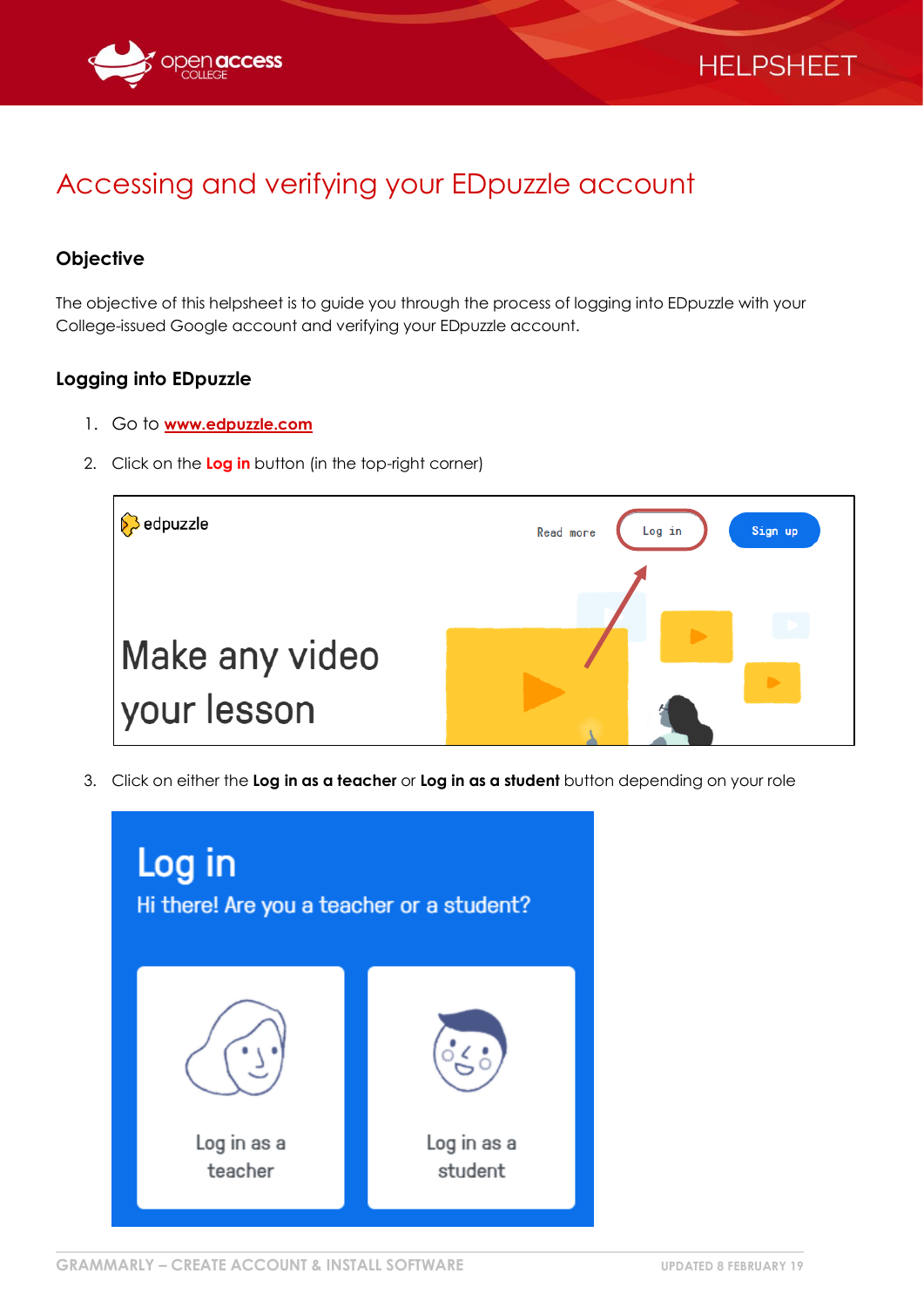



4. Click on the **Log in with Google** button and follow the steps to logging in with your College-issued Google account

| Hi student!                                |  |  |  |  |
|--------------------------------------------|--|--|--|--|
| Log in with Google                         |  |  |  |  |
| Log in with Edmodo                         |  |  |  |  |
| or log in with Edpuzzle<br><b>Username</b> |  |  |  |  |
| Your username here                         |  |  |  |  |

## **Verifying your EDpuzzle account**

5. Click on the Profile button in the top-right corner and then click on your name

| Content Gradebook My Classes |                        |  |
|------------------------------|------------------------|--|
|                              | <b>Richard Timmins</b> |  |
| Log out                      |                        |  |